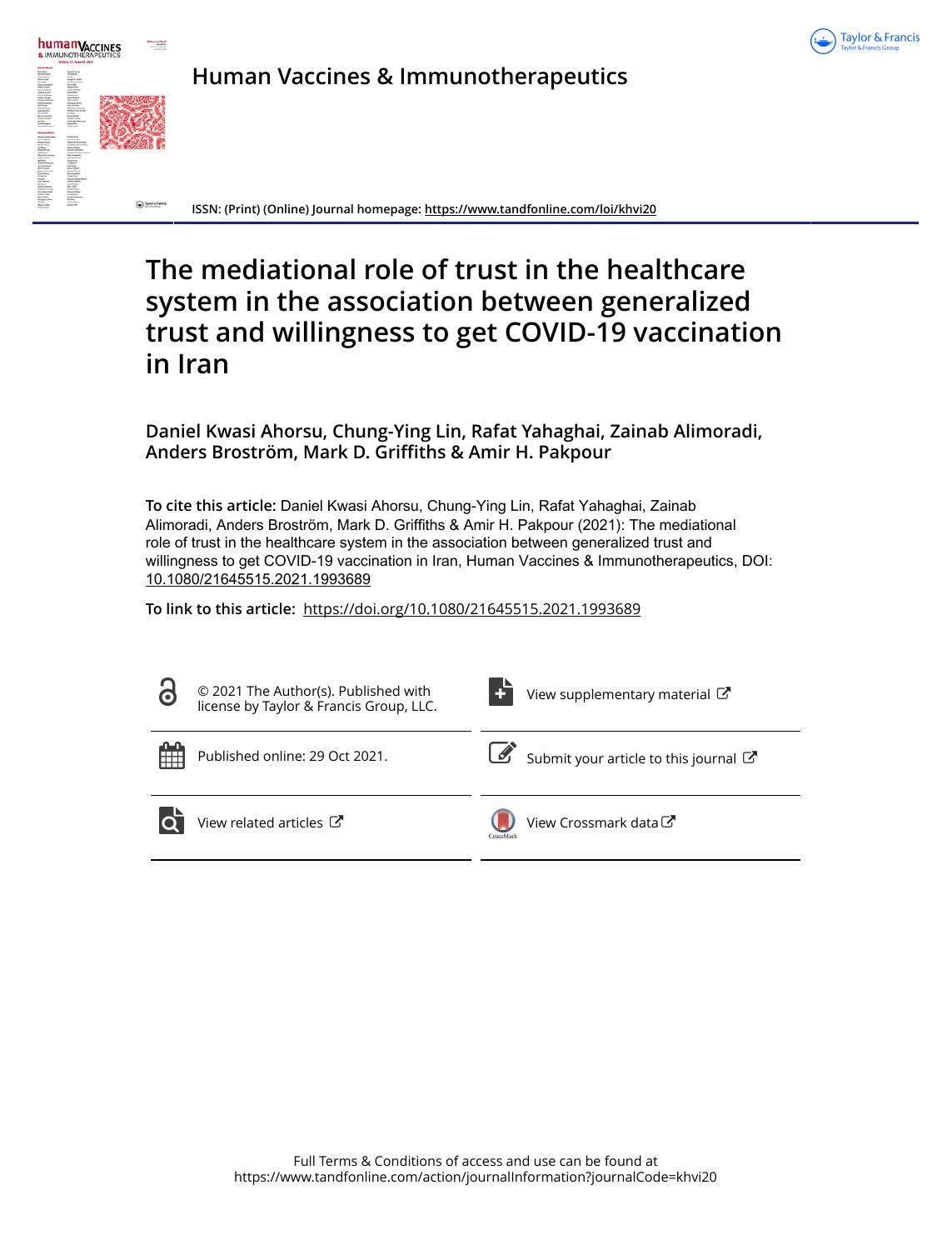# RESEARCH PAPER

**a** OPEN ACCESS **a** Check for updates

# **The mediational role of trust in the healthcare system in the association between generalized trust and willingness to get COVID-19 vaccination in Iran**

Da[n](http://orcid.org/0000-0002-2129-4242)iel Kwasi Ahorsu<sup>a</sup>, Chung-Ying Lin D[b](#page-1-0), Rafat Yahaghai<sup>[c](#page-1-1)</sup>, Zainab Alimoradi D<sup>c</sup>, Anders Broström<sup>d</sup>, Mark D. Griffiths<sup>e</sup>, and Ami[r](http://orcid.org/0000-0002-8798-5345) H. Pakpour **D**<sup>[c](#page-1-1)[,d](#page-1-2)</sup>

<span id="page-1-3"></span><span id="page-1-2"></span><span id="page-1-1"></span><span id="page-1-0"></span>ªDepartment of Rehabilitation Sciences, Faculty of Health & Social Sciences, The Hong Kong Polytechnic University, Hung Hom, Hong Kong; <sup>b</sup>Institute of Allied Health Sciences, College of Medicine, National Cheng Kung University, Tainan, Taiwan; 'Social Determinants of Health Research Center, Research Institute for Prevention of Non-Communicable Diseases, Qazvin University of Medical Sciences, Qazvin, Iran; <sup>d</sup>Department of Nursing, School of Health and Welfare, Jönköping University, Jönköping, Sweden; <sup>e</sup>Psychology Department, Nottingham Trent University, Nottingham, UK

#### **ABSTRACT**

For some individuals, there appears to be some level of unwillingness in getting a COVID-19 vaccine which may be due to trust issues. The present study used a mediation model to investigate how trust is associated with an individual's willingness to get COVID-19 vaccination among Iranians. A total of 10,843 Iranian adults were recruited in Qazvin province using a multistage stratified cluster sampling method. The survey was completed between February 19 and April 9, 2021. The findings showed that generalized trust was positively associated with trust in the healthcare system, trust in the healthcare system was positively associated with willingness to get COVID-19 vaccination, and generalized trust was positively associated with willingness to get COVID-19 vaccination. Also, trust in the healthcare system mediated the association between generalized trust and willingness to get COVID-19 vaccination. There were some significant demographic differences in COVID-19 vaccination willingness. The findings suggest that generalized trust plays a significant role in directly or indirectly influencing individuals' willingness to get COVID-19 vaccine. Therefore, government bodies and health officials may utilize these findings to appeal in a more transparent and professional manner in encouraging individuals to get a COVID-19 vaccine. However, for those with lower trust levels (in general and in the healthcare system), the focus may be to re-build and/or regain the individuals' trust through carefully planned transparent communication, information dissemination, and ethical education to help increase the uptake of COVID-19 vaccination.

# **Introduction**

<span id="page-1-5"></span><span id="page-1-4"></span>The negative impact of the novel coronavirus disease 2019 (COVID-19) on countries and individuals worldwide include economic,<sup>[1](#page-7-0),[2](#page-7-1)</sup> health<sup>3[,4](#page-7-3)</sup> and social life<sup>[5](#page-7-4),6</sup> challenges. The situational reports on COVID-19 infection and deaths are still high worldwide.<sup>[7](#page-7-6)</sup> Fortunately, there have been preventive breakthroughs such as COVID-19 vaccines with (at the time of writing) 13 authorized worldwide and several under development.<sup>[8](#page-7-7),[9](#page-7-8)</sup> Health experts have argued that there needs to be at least 60% of the population vaccinated in order to achieve herd immunity or better control the spread of COVID-19 during the pandemic. $10$  Unfortunately, the vaccination drive has been met with low uptake in some countries.

<span id="page-1-7"></span>Possible reasons for low uptake include trust issues (between the populace and healthcare system, and/or government, etc.) due to concerns about vaccine safety and growing complacency concerning personal protection behaviors.<sup>[11](#page-7-10)</sup> Although these reasons may vary between countries and/or regions, health experts should examine these reasons in their respective countries. As of April 9, 2021, only four vaccines had been fully approved. These were the Pfizer/BioNtech Comirnaty vaccine (listed on December 31, 2020), SII/

<span id="page-1-6"></span>Covishield and AstraZeneca/AZD1222 vaccines (developed by AstraZeneca/Oxford and manufactured by the Serum Institute of India and SK Bio respectively; listed on February 16, 2021), and Janssen/Ad26.COV 2.S (developed by Johnson & Johnson; listed on March 12, 2021).<sup>[8](#page-7-7)[,9](#page-7-8)</sup> Furthermore, there were about 100,000 and 260,000 Iranians fully vaccinated and 260,000 Iranian partly vaccinated compared to about 165 million individuals fully vaccinated and 262 million individuals partly vaccinated people worldwide by April 9,  $2021$ <sup>[12](#page-7-11),13</sup> These people were among the first and second priority cohorts which included frontline health care workers, workers and residents in elderly centers and veterans, and older adults aged over 80 years.<sup>[14](#page-7-13)</sup>

<span id="page-1-11"></span><span id="page-1-10"></span><span id="page-1-9"></span><span id="page-1-8"></span>The willingness to get COVID-19 vaccination is associated with vaccine hesitancy (i.e., being unsure about getting a vaccine) which usually accounts for a more substantial share of the population than those who have a vaccine resistance (i.e., those who object to vaccines).<sup>[11](#page-7-10)[,15](#page-7-14)[,16](#page-7-15)</sup> Most of the concerns toward COVID-19 vaccination are due to vaccine safety and growing compliance of personal protection behaviors.<sup>11</sup> That is, most individuals believe that the vaccines were hastily developed therefore may not have exhausted the precautionary procedures

© 2021 The Author(s). Published with license by Taylor & Francis Group, LLC.

This is an Open Access article distributed under the terms of the Creative Commons Attribution-NonCommercial-NoDerivatives License (http://creativecommons.org/licenses/by-nc-nd/4.0/), which permits non-commercial re-use, distribution, and reproduction in any medium, provided the original work is properly cited, and is not altered, transformed, or built upon in any way.

## **ARTICLE HISTORY**

Received 13 June 2021 Revised 15 September 2021 Accepted 10 October 2021

#### **KEYWORDS**  COVID-19; generalized trust; healthcare system; vaccination



CONTACT Amir H. Pakpour <sup>©</sup> Amir.pakpour@ju.se <sup>●</sup> Social Determinants of Health Research Center, Research Institute for Prevention of Non-Communicable Diseases, Qazvin University of Medical Sciences, Qazvin, Iran

Supplemental data for this article can be accessed on the publisher's website at [https://doi.org/10.1080/21645515.2021.1993689.](https://doi.org/10.1080/21645515.2021.1993689)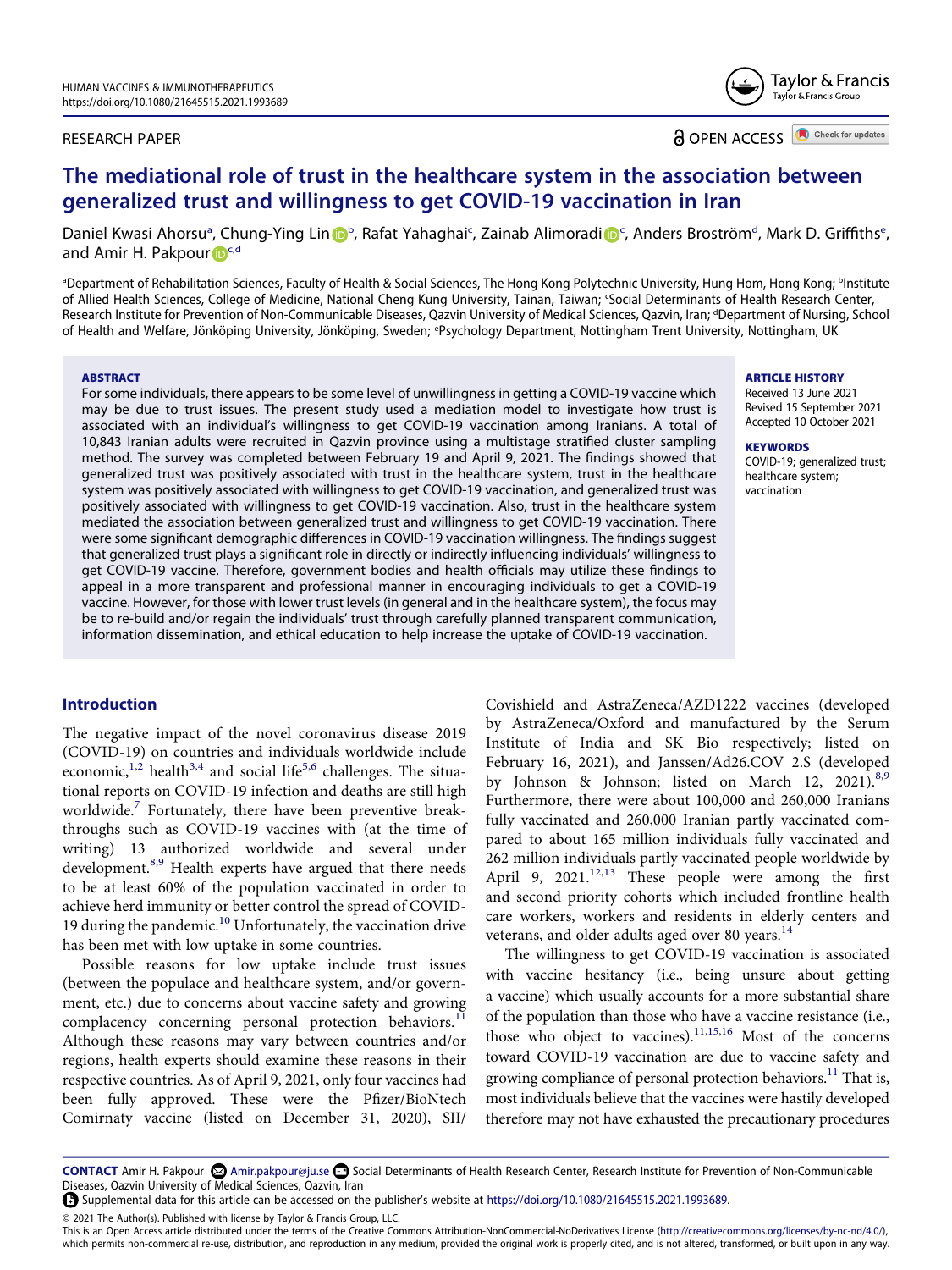<span id="page-2-0"></span>involved with vaccine development (unsafe vaccines) while others also focus on the conspiracy theories and purpose of COVID-19[.17–19](#page-7-16) These concerns (vaccine safety and COVID-19 conspiracy theories) indicate a need for transparent, carefully planned communication, and thorough and appropriate education is needed to allay these fears and concerns.<sup>18-20</sup> This is because transparent engagement and education dissemination from health experts to individuals may help to resolve their issues concerning COVID-19, developing or boosting their trust in COVID-19 vaccines which may further improve their willingness to get COVID-19 vaccination.<sup>18-20</sup>

Previous findings on demographic differences in willingness to vaccinate against COVID-19 are varied due to several factors including culture, governmental approach in managing the pandemic, and the perceived risk of being infected with COVID-19.<sup>[11,](#page-7-10)[16](#page-7-15),[18](#page-7-17)[,21](#page-7-18)</sup> Among Bangladeshi adults, substantial proportions of both sexes, all age groups, all educational levels, irrespective of the location of residence or marital status were willing to vaccinate against COVID-19[.22](#page-7-19) Other findings have indicated that older individuals, $18,19,21$  $18,19,21$  $18,19,21$  females or males, $18,19,21,23$  $18,19,21,23$  $18,19,21,23$  $18,19,21,23$  and indivi-duals with higher levels of education<sup>18,[21,](#page-7-18)[23](#page-7-21)</sup> are willing to be vaccinated against COVID-19.

<span id="page-2-4"></span><span id="page-2-3"></span><span id="page-2-2"></span><span id="page-2-1"></span>There are several categories of trust<sup>24[,25](#page-7-23)</sup> but for the purpose of the present study, the focus was generalized trust (or general trust) and trust in healthcare system. Generalized trust refers to the willingness to be vulnerable to the actions of others or the belief that most individuals are trustworthy most of the time. $25-27$  It is also related to how much an individual trusts another person with whom that individual meets for the first time.<sup>[25](#page-7-23)[,27,](#page-7-24)[28](#page-7-25)</sup> Therefore, generalized trust is one of the main pivots in everyday interactions that has relevance for both building successful social relationships or business transactions, as well as facilitating a broader climate of national understanding and social connection in times where social integration and support can be critical. $27,29$  $27,29$ 

<span id="page-2-7"></span><span id="page-2-5"></span>Trust is an important contributing factor to public compliance and perceived risks during a pandemic and especially the COVID-19 pandemic. $27,30$  $27,30$  More specifically, generalized trust is positively associated with compliance but negatively associated with perceived risks. $27,30$  $27,30$  Therefore, generalized trust may be a necessary tool for successfully managing COVID-19 vaccination although health authorities must tactfully and cautiously increase the individuals' perceived risks of COVID-19 in order to help facilitate preventive measures in relation to the pandemic.<sup>27,30–32</sup> Across the world, studies conducted have shown that higher levels of trust (e.g., in the government) have been associated with the likelihood of accepting a COVID-19 vaccine.<sup>16[,18](#page-7-17),[30](#page-7-27)</sup> Therefore, the present study investigated generalized trust which is much broader than specific trust in vaccination.

<span id="page-2-8"></span><span id="page-2-6"></span>Similar to generalized trust, trust in the healthcare system is of foundational importance in the relationship between patients and clinicians as well as the health institution at large. Clinicians work to earn and maintain patients' trust throughout the consultation process. Consequently, patients accept their diagnoses and recommended treatments while patients trust the competence of clinicians to the extent of disclosing sensitive personal information during consultation believing that the clinician will keep it confidential.<sup>[33](#page-7-28)</sup> This level

of trust is built up over time by clinicians and healthcare institutions through selflessly serving, respecting patients' knowledge and perspectives, and by assuring individuals that they are putting patients' best interests above any financial or nonfinancial self-interest of their own.<sup>[33](#page-7-28)</sup> When clinicians or healthcare intuitions behave selfishly or subvert patient inter-ests, patients lose trust in them.<sup>33,[34](#page-8-0)</sup>

<span id="page-2-10"></span>The COVID-19 pandemic has introduced new threats to trust in healthcare due to the way COVID-19 has been managed to date. That is, conflicting messages, concerns about political interference in public health recommendations, and decisions regarding the efficacy of therapeutics threaten trust in the healthcare system.<sup>[33](#page-7-28)</sup> Previous studies have shown a positive association between trusting healthcare workers (or healthcare) and vaccination.<sup>35-37</sup>

<span id="page-2-11"></span><span id="page-2-9"></span>To date, there has been no research investigating the structural associations between generalized trust, trust in the healthcare system, and willingness to get COVID-19 vaccination, or any research examining how trust in the healthcare system mediates the association between generalized trust and willingness to get COVID-19 vaccination. Therefore, knowing the structural association between these variables would further enhance understanding and improve the management of COVID-19 vaccination uptake. Consequently, the findings of the present study will be beneficial to government and health experts by deepening their understanding of how to approach individuals who are hesitant regarding COVID-19 vaccination. Therefore, the aim of the present study was to use a mediation model to investigate how trust (general and in healthcare system) is associated with an individual's willingness to get COVID-19 vaccination. The hypotheses were that (1) generalized trust will be positively associated with willingness to get COVID-19 vaccination; (2) trust in the healthcare system will be positively associated with willingness to get COVID-19 vaccination; (3) generalized trust will be positively associated with trust in the healthcare system; and (4) trust in the healthcare system will mediate the association between generalized trust and willingness to get COVID-19 vaccination.

### **Method**

#### *Participants and procedure*

Residents of Qazvin province (50 km northwest of Tehran) comprising individuals who lived in cities and villages were used as the population of the present study. To collect the data, a representative sample of the general adult population in Qazvin was recruited comprising 70 multistage stratified clusters. The clusters included six cities in Qazvin province which were Qazvin, Takestan, Avaj, Alborz, Buin Zahra, and Abyek which comprises approximately 1.27 million individuals (51% males) according to the 2018 census. This was followed by stratification in each city based on urban and rural areas and then random selection of several centers. The list of families covered by the centers was then randomly selected.

Well-trained interviewers helped to gather data (via an inperson survey) by visiting eligible participants' homes between February 19 and April 9, 2021 after informing them about the research (its importance to healthcare delivery and Iranians as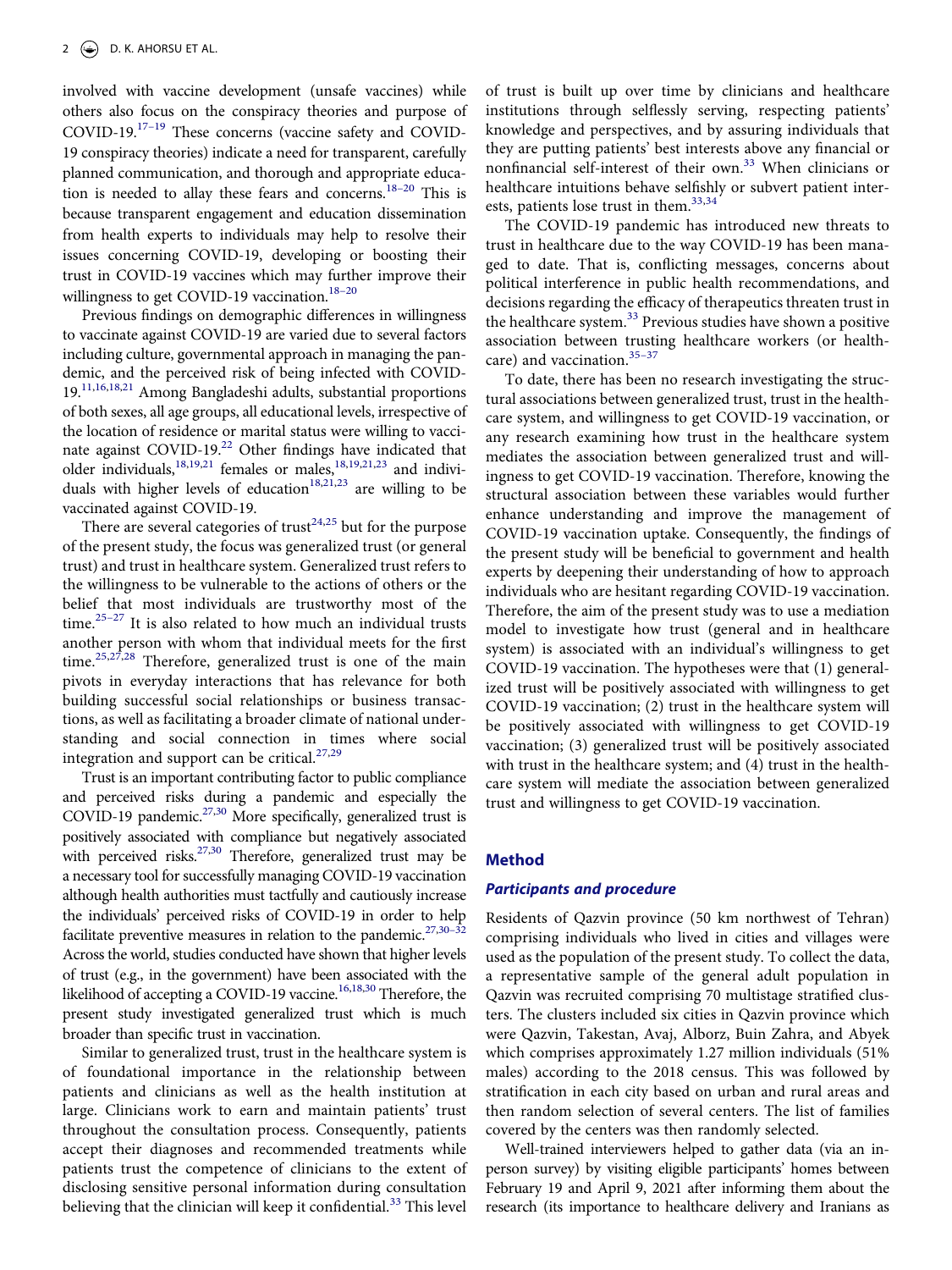a whole) and seeking their consent and willingness to be part of the study via telephone. Participants were also briefed on the ethical issues associated with the research including confidentiality, anonymity, and withdrawal from the research at any time. Data collection mostly took place at weekends and holidays when most people were at home and/or on weekdays when appointments were booked. Interviewers mostly visited participants once (and maximum, twice) which took approximately 25 minutes. The inclusion criteria for the present study included (i) being adult (aged 18 years or above), (ii) living in Qazvin province, and (iii) being a resident who was willing to participate in the study. The exclusion criterion was individuals who were either guests or tourists in Iran. All the procedures in the present study were approved by the Ethics Committee of Qazvin University of Medical Sciences (IR.QUMS.REC.1399.418). Written informed consent was obtained from all the participants.

# *Measures*

### *Demographic characteristics*

Participants demographic data such as age, sex, educational status, marital status, and living residence were collected using a background information sheet.

# *Generalized Trust Scale (GTS)*

<span id="page-3-0"></span>The GTS is a six-item self-report scale that assesses the general level of trust of an individual.<sup>29,[32,](#page-7-29)[38](#page-8-2)</sup> It was originally developed by Yamagishi and Yamagishi<sup>38</sup> to assess an individual's expectation of trustworthiness of others[.32](#page-7-29) Items (e.g., "*Most people are basically honest*"; see [Table 2](#page-4-0) for all items) are rated on a five-point Likert scale from 1 (*completely disagree*) to 5 (*completely agree*).[38](#page-8-2) A higher score of the summed total indicates a higher level of trust. The Persian version has acceptable reliability and validity indices.<sup>39</sup>

## <span id="page-3-2"></span><span id="page-3-1"></span>*Trust in Healthcare System Scale (THSS)*

The THSS is a three-item self-report scale that assesses trust in healthcare systems. The THSS items comprise *"The Healthcare System makes too many mistakes," "The Healthcare System does its best to make patients' health better*," and *"The Healthcare System lies to make money"* [\(Table 2\)](#page-4-0). These items are taken from the nine-item Revised Health Care System Distrust Scale (i.e., Items 1, 4, and 8).<sup>40</sup> Items are rated on a five-point Likert scale from 1 (*strongly disagree*) to 5 (*strongly agree*) similar to its full original version which reported an acceptable Cronbach's alpha  $(0.83)$ .<sup>[40](#page-8-4)</sup>

# <span id="page-3-3"></span>*Willingness to get COVID-19 vaccination (WCV)*

A single item with a dichotomous response (yes/no) was used to assess whether participants were willing to get COVID-19 vaccination or not (i.e., "Are you going to get COVID-19 vaccination?").

# *Data analysis*

Descriptive statistics and Pearson correlations were used to illustrate the participants' characteristics, their scores on the instruments, and the correlations between the instruments' scores. Categorical and continuous variables were compared by calculating cluster weighted chi-squares and the adjusted

*t*-value using the Stata 'CLTEST' modules for performing cluster-adjusted chi-square tests and *t*-tests. Logistic regression analyses were used to examine the associations between the variables of interest in the present study. The hypotheses were tested using the structural equation modeling (SEM) using the full information maximum likelihood (FIML) estimator. All the missing data were also taken care of by the FIML. Moreover, the Percentile Bias-Corrected Bootstrapping method with 10,000 bootstrapping samples was used to examine whether the proposed mediated effects were significant because this bootstrapping method does not require a normal distribution assumption. The SEM was adjusted for age, sex, marital status, education, and living residence. Before using SEM to examine the path effects and mediated effects, SEM was evaluated using several fit indices. More specifically, comparative fit index (CFI) higher than 0.95, Tucker-Lewis index (TLI) higher than 0.95, root mean square error of approximation (RMSEA) lower than 0.06, and standardized root mean square residual (SRMR) lower than 0.08 together suggest a good fit. $41$ The SEM was analyzed using AMOS and all the other analyses were carried out using IBM SPSS. The alpha level for all the statistical analyses was set at 0.05 unless otherwise stated.

# <span id="page-3-4"></span>**Results**

A total of 10,843 participants (4092 males, 37.7%) with a mean age of 35.54 years (SD = 12) participated in the present study. This represents a 78% response rate with no obvious pattern indicating selection bias across the strata. The participants were fairly represented across the various levels of education with the highest cohort completing university (4,230, 39%) and lowest having no formal education (352, 3.2%). The majority were married (8,092, 74.6%), living in the city (8,186, 75.5%), and willing to vaccinate in the near future (8,532,78.7%) (see [Table 1\)](#page-4-1). [Table 2](#page-4-0) indicates that the THSS and GTS both had acceptable Cronbach's alpha reliability coefficients (α of 0.714 and 0.770 respectively), factor loadings, and average variance extracted from SEM. Therefore, the THSS and GTS had acceptable psychometric properties for the present study.

[Table 3](#page-5-0) shows that older participants (35.89 years±12.04, *p* < .001) among those who would be willing to accept a COVID-19 vaccine, 61.8% were females and 38.2% were males. There was no linear trend for education but among those willing to get a COVID-19 vaccine, 39.8% had a university education, 25.5% had a diploma, 13.2% had secondary school education, 9.5% had primary school education, 8.8% had high school education, and 3.3% had no formal education. Also, among those more willing to get a COVID-19 vaccine, 75.4% were married and 24.6% were single. Those with higher scores in generalized trust (*p* < .001), and trust in the healthcare system (*p* < .001) were more willing to get a COVID-19 vaccine than their comparative counterparts. All the differences were significant ( $p < .001$ ) except the place (rural vs. city) where they lived  $(p = .267)$ .

[Table 4](#page-5-1) shows that there was a positive association between trust in healthcare system and willingness to get a COVID-19 vaccine (OR = 1.434, 95% CI = 1.348–1.526) as well as a positive association between generalized trust and willingness to get a COVID-19 vaccine (OR = 1.097, 95% CI = 1.032–1.167).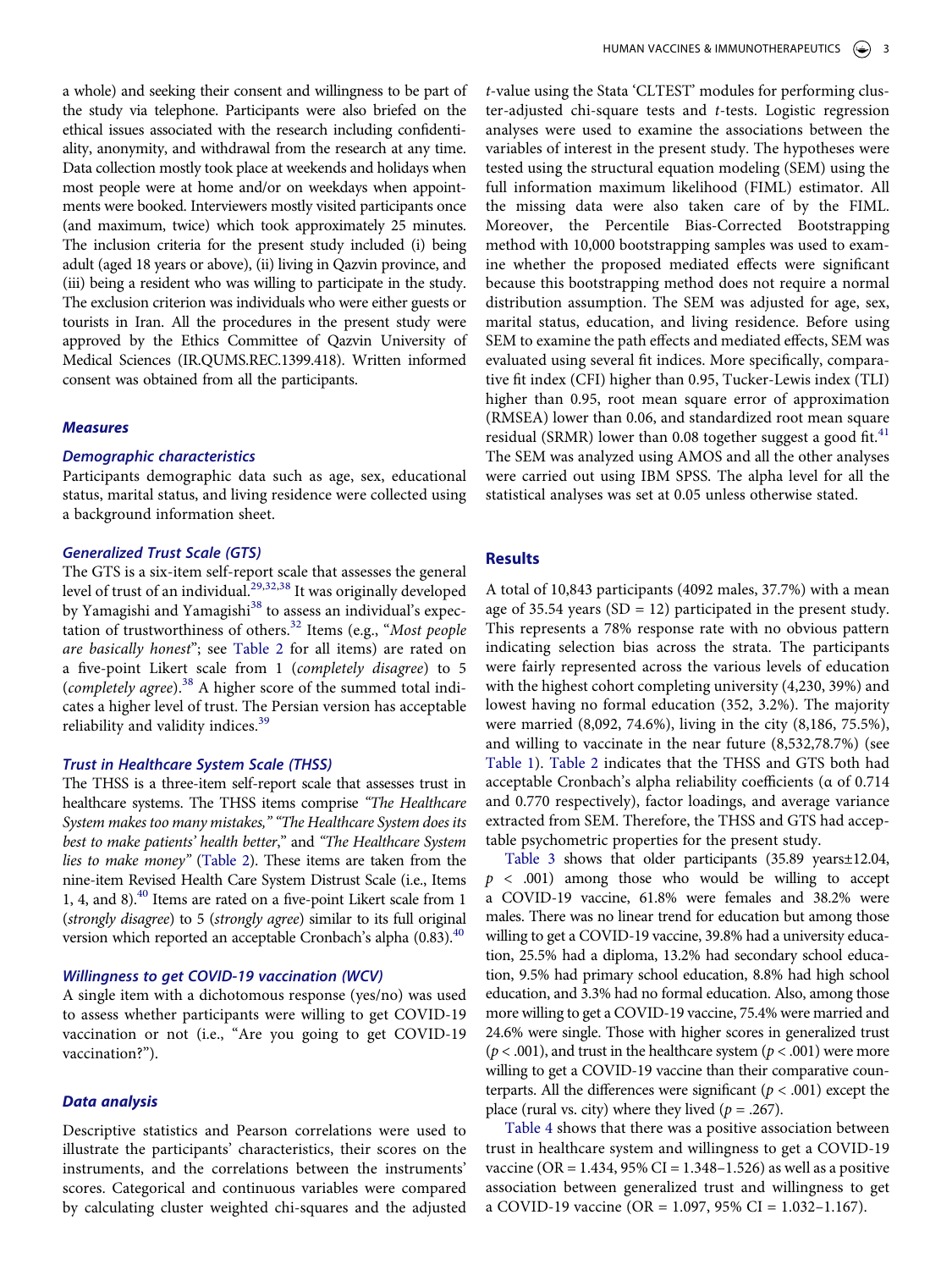<span id="page-4-1"></span>**Table 1.** The demographic characteristics of the respondents included in this study  $(n = 10843)$ .

|                                                | Mean $\pm$ SD or N(%) |
|------------------------------------------------|-----------------------|
| Age (years)                                    | $35.54 \pm 12.00$     |
| Sex                                            |                       |
| Male                                           | 4092 (37.7%)          |
| <b>Educational status</b>                      |                       |
| University                                     | 4230 (39.0%)          |
| Diploma                                        | 2761 (25.5%)          |
| High school                                    | 974 (9.0%)            |
| Secondary school                               | 1540 (14.2%)          |
| Primary school                                 | 986 (9.1%)            |
| No formal education                            | 352 (3.2%)            |
| <b>Marital status</b>                          |                       |
| Married                                        | 8092 (74.6%)          |
| Single                                         | 2751 (25.4%)          |
| <b>Accommodation</b>                           |                       |
| City                                           | 8186 (75.5%)          |
| Rural                                          | 2656 (24.5%)          |
| <b>COVID-19 vaccination in the near future</b> |                       |
| Yes                                            | 8532 (78.7%)          |
| No                                             | 2052 (18.9%)          |
| Missing                                        | 259 (2.4%)            |

Response rate was 78%.

[Table 5](#page-5-2) shows that there were positive associations between the following variables: age (being older) and willingness to get a COVID-19 vaccine (OR = 1.011, 95% CI = 1.005–1.016), sex (being male) and willingness to get a COVID-19 vaccine (OR = 1.258, 95% CI = 1.131–1.399), relationship status (being married) and willingness to get a COVID-19 vaccine  $(OR = 1.154, 95\% CI = 1.019 - 1.306)$ , and those who had primary school education and willingness to get a COVID-19 vaccine (OR = 1.073, 95% CI = 0.878–1.311). However, there were negative associations between the following variables: city accommodation and willingness to get a COVID-19 vaccine  $(OR = 0.848, 95\% \text{ CI} = 0.750 - 0.958)$ , those who had diploma education and willingness to get a COVID-19 vaccine  $(OR = 0.880, 95\% \text{ CI} = 0.775-0.998)$ , those who had high school education and willingness to get a COVID-19 vaccine  $(OR = 0.839, 95\% CI = 0.702 - 1.002)$ , those who had secondary school education and willingness to get a COVID-19 vaccine  $(OR = 0.827, 95\% \text{ CI} = 0.708 - 0.967)$ , and those who had no formal education and willingness to get a COVID-19 vaccine  $(OR = 0.843, 95\% CI = 0.610 - 1.164)$ . The final model was a significant improvement in fit over a null model  $\chi^2$  $(9) = 85.364$ ,  $p < .001$ . Pearson's chi-square test indicated that the model fitted the data well  $\chi^2$  (1457) = 1546.413,  $p = .310$ .

Supplementary analysis (Table S1) was conducted using simple logistic regression because the data were not fully eligible to do multinomial logistic regression. However, the results were completely the same.

The SEM showed that generalized trust was associated with trust in the healthcare system (standardized coefficient  $[\beta] = 0.206$ ,  $p < .001$ ), trust in the healthcare system was associated with willingness to get COVID-19 vaccination  $(\beta = 0.156, p < .001)$ , and generalized trust was associated with willingness to get COVID-19 vaccination (*β* = 0.025,  $p < .05$ ). Trust in the healthcare system mediated the association between generalized trust and willingness to get COVID-19 vaccination (*β* = 0.032, *p =* .002; see [Figure 1\)](#page-6-0). The mediated effect was supported using bias-corrected bootstrap test (95%  $CI = 0.016 - 0.024$ . Furthermore, the fit indices were within acceptable limits ( $\chi^2$  (df) = 521.070 (65); *p*<0.001; CFI = 0.986;  $TLI = 0.978$ ; RMSEA =  $0.025$  (0.023-0.024); SRMR = 0.0189).

# **Discussion**

The present study used a mediation model to investigate how trust (in general and in the healthcare system) was associated with an individual's willingness to get COVID-19 vaccination. The findings regarding the association of demographic factors with COVID-19 vaccination willingness showed that age, sex (being male), education (having primary education), and relationships status (being married) were positively associated with willingness to get a COVID-19 vaccine. However, living in the city, those who had a diploma or high school education or secondary school education or those who had no formal education were negatively associated with willingness to get a COVID-19 vaccine.

These findings have significant practical implications on how health policymakers may tackle the issue of vaccination hesitancy among the populace. More specifically, the findings identify the demographic characteristics that health experts may target during education on the need for COVID-19 vaccination. Some of the findings in the present study are similar to previous studies<sup>11[,15](#page-7-14)[,18](#page-7-17),[19](#page-7-20),[21](#page-7-18),23</sup> although these findings may be specific to Iranians. For instance, among Americans (US), males and those aged above 65 years were more willing receive COVID-19 vaccination which is similar to the findings in the present study.<sup>[15](#page-7-14)</sup> However, there have been contrary or inconsistent results for different educational levels, age groups, sex,

<span id="page-4-0"></span>**Table 2.** Generalized trust and trust in health system with descriptive statistics, reliability coefficients, factor loadings, and average variance extracted statistics.

| Construct                      | Measurement item                                                    | Mean | <b>SD</b> |       | α     | ω     | CR   | <b>AVE</b> |
|--------------------------------|---------------------------------------------------------------------|------|-----------|-------|-------|-------|------|------------|
| <b>Generalized Trust Scale</b> | Most people are basically honest                                    | 2.82 | 1.26      | 0.759 | 0.770 | 0.783 | 0.87 | 0.56       |
|                                | Most people are trustworthy                                         | 2.74 | 1.24      | 0.870 |       |       |      |            |
|                                | Most people are basically good and kind                             | 3.18 | 1.21      | 0.967 |       |       |      |            |
|                                | Most people are trustful of others                                  | 3.03 | 1.19      | 0.830 |       |       |      |            |
|                                | am trustful                                                         | 3.96 | 1.10      | 0.306 |       |       |      |            |
|                                | Most people will respond in kind when they are<br>trusted by others | 3.63 | 1.12      | 0.553 |       |       |      |            |
| Trust in Healthcare System     | The Healthcare System makes too many mistakes                       | 3.68 | 1.08      | 0.491 | 0.714 | 0.724 | 0.71 | 0.46       |
|                                | The Healthcare System does its best to make patients' health better | 4.03 | 0.94      | 0.754 |       |       |      |            |
|                                | The Healthcare System lies to make money                            | 4.16 | 0.92      | 0.758 |       |       |      |            |

 $λ$  = Standardized factor loading from structural equation model;  $α$  = Cronbach's alpha reliability coefficient; ω = McDonald's omega reliability coefficient;  $CR =$  Composite reliability;  $AVE =$  Average variance extracted from structural equation model.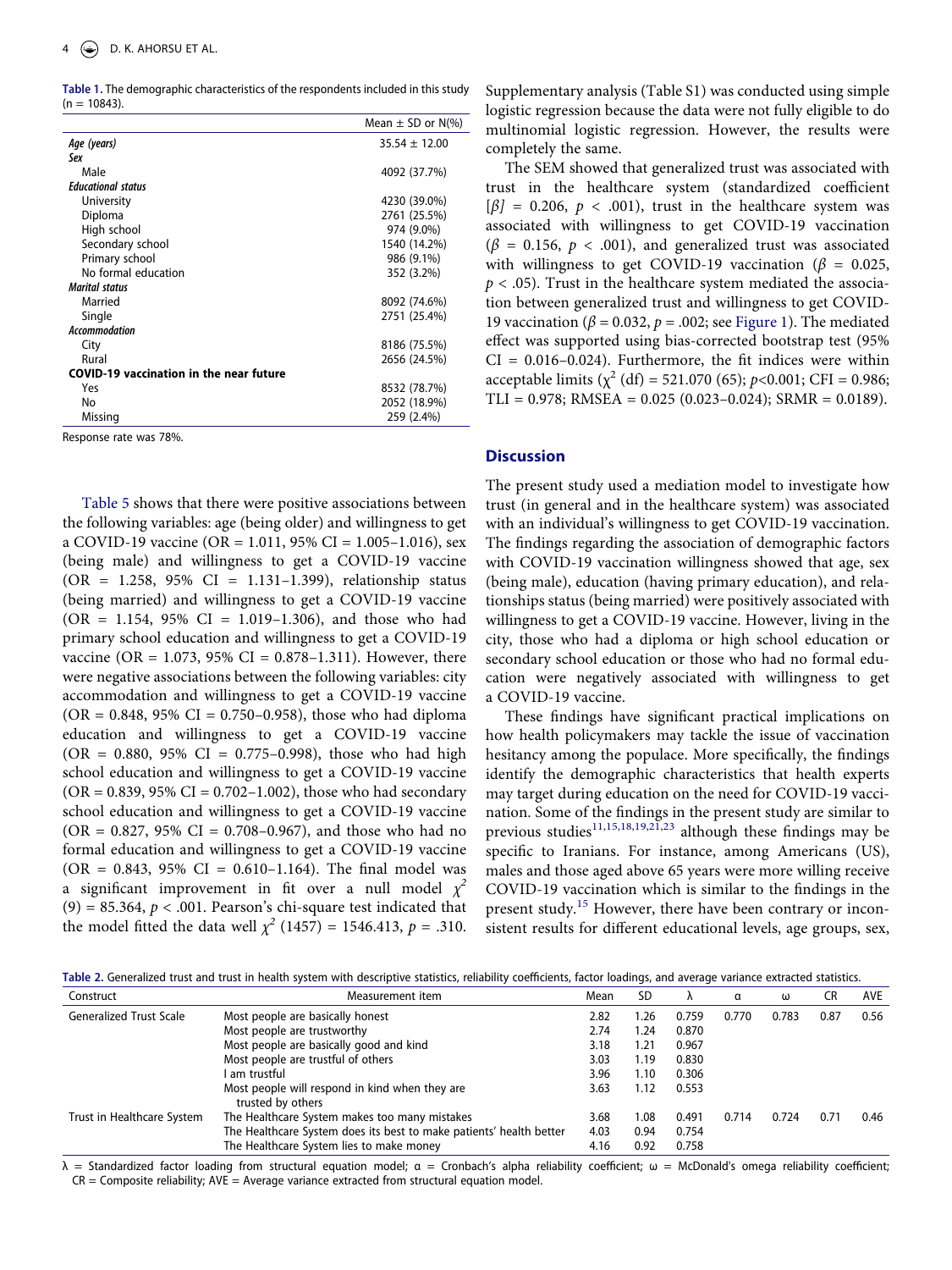<span id="page-5-0"></span>

| Table 3. Demographic differences on COVID-19 vaccination willingness. |  |  |
|-----------------------------------------------------------------------|--|--|
|-----------------------------------------------------------------------|--|--|

|                                         | COVID-19 vaccination willingness |                         |                         |
|-----------------------------------------|----------------------------------|-------------------------|-------------------------|
|                                         | No (n = 2052)                    | Yes (n = $8532$ )       |                         |
|                                         | Mean $(SD)$ or n $(\%)$          | Mean $(SD)$ or n $(\%)$ | $p$ -value <sup>a</sup> |
| Age (years)                             | 33.87 (11.68)                    | 35.89 (12.04)           | < .001                  |
| Sex                                     |                                  |                         |                         |
| Male                                    | 658 (32.2%)                      | 3242 (38.2%)            | < .001                  |
| Female                                  | 1386 (67.8%)                     | 5237 (61.8%)            |                         |
| <b>Educational status</b>               |                                  |                         |                         |
| University                              | 760 (37.3%)                      | 3375 (39.8%)            | < .001                  |
| Diploma                                 | 536 (26.3%)                      | 2157 (25.5%)            |                         |
| High school                             | 223 (11.0%)                      | 742 (8.8%)              |                         |
| Secondary school                        | 308 (15.1%)                      | 1117 (13.2%)            |                         |
| Primary school                          | 154 (7.6%)                       | 802 (9.5%)              |                         |
| No formal education                     | 55 (2.7%)                        | 282 (3.3%)              |                         |
| <b>Marital status</b>                   |                                  |                         |                         |
| Married                                 | 1434 (70.4%)                     | 6386 (75.4%)            | < .001                  |
| Single                                  | 603 (29.6%)                      | 2087 (24.6%)            |                         |
| <b>Accommodation</b>                    |                                  |                         |                         |
| City                                    | 1566 (76.6%)                     | 6357 (75.0%)            | .267                    |
| Rural                                   | 479 (23.4%)                      | 2117 (25.0%)            |                         |
| <b>Generalized Trust<sup>b</sup></b>    | 3.13(0.81)                       | 3.25(0.81)              | < 0.01                  |
| Trust in healthcare system <sup>c</sup> | 3.75(0.80)                       | 4.00(0.76)              | < 0.001                 |

<sup>a</sup>Categorical and continuous variables were compared by calculating cluster weighted Chi-squares and the adjusted t-value.

<sup>b</sup>Generalized Trust was measured using a scale which had all its items summed up to get an overall score (See the method section for details). 'Trust in healthcare system was measured using a scale which had all its items summed up to get an overall score (See the method section for details).

<span id="page-5-1"></span>**Table 4.** Binary logistic regression of willingness to get a COVID-19 vaccine.

|                                                             |                         | Willingness to get a COVID-19 vaccine |                                            |  |  |  |
|-------------------------------------------------------------|-------------------------|---------------------------------------|--------------------------------------------|--|--|--|
| Variable                                                    | OR                      | 95% CI                                | 95% CI                                     |  |  |  |
| Trust in healthcare system<br>Generalized trust<br>Constant | 1.434<br>1.097<br>0.414 | 1.348<br>1.032<br>-                   | 1.348<br>1.032<br>$\overline{\phantom{0}}$ |  |  |  |

OR: Odds Ratio; 95% CI: 95% Confidence Interval.

<span id="page-5-2"></span>**Table 5. Binary logistic regression of willingness to get a COVID-19 vaccine.** 

| Outcome                    | OR    | 95% CI |       | p-value |
|----------------------------|-------|--------|-------|---------|
| Intercept                  |       | -      |       | < .001  |
| Age (years)                | 1.011 | 1.005  | 1.016 | < .001  |
| Sex (Ref. Female)          | 1.258 | 1.131  | 1.399 | < .001  |
| Accommodation (Ref. Rural) | 0.848 | 0.750  | 0.958 | .008    |
| Married (Ref. Single)      | 1.154 | 1.019  | 1.306 | .024    |
| Education                  |       |        |       |         |
| University (Ref.)          | -     |        |       |         |
| Diploma                    | 0.880 | 0.775  | 0.998 | .047    |
| High school                | 0.839 | 0.702  | 1.002 | .053    |
| Secondary school           | 0.827 | 0.708  | 0.967 | .017    |
| Primary school             | 1.073 | 0.878  | 1.311 | .490    |
| No formal education        | 0.843 | 0.610  | 1.164 | .299    |

OR: Odds Ratio; 95% CI: 95% Confidence Interval;  $df = 1$ .

marital status, and living location depending on the region or country.[11,](#page-7-10)[12,](#page-7-11)[15](#page-7-14)[,18](#page-7-17) As of August 16, 2021, there were over 4.38 million Iranians who had been fully COVID-19 vaccinated and 11.13 million Iranians who had been partly COVID-19 vaccinated with the main challenge being access to the COVID-19 vaccines alongside minor vaccine hesitancy.<sup>[12](#page-7-11),[13](#page-7-12)</sup> Going forward, more effort is needed in targeting the demographic groups that have less willingness to get COVID-19 vaccines.

The findings showed that generalized trust was positively associated with willingness to get COVID-19 vaccination which indicates that the higher the generalized trust of the individuals the higher their willingness to get COVID-19 vaccination. This suggests that it may be easier for Iranians to get COVID-19 vaccination if they already have higher levels of generalized trust. This finding is similar to previous findings which found a positive association between generalized trust and COVID-19 vaccine uptake<sup>[19,](#page-7-20)[21](#page-7-18)[,42](#page-8-6)</sup> and compliance to COVID-19 preventive measures.<sup>[27](#page-7-24),30–32</sup> Re-building or improving generalized trust may be needed in the case of poor COVID-19 vaccine uptake through honest and sincere conversation between officials and individuals (where individuals' views are considered) although that may take a considerable time to accomplish.<sup>[24](#page-7-22)[,25,](#page-7-23)[43](#page-8-7)[,44](#page-8-8)</sup>

<span id="page-5-5"></span><span id="page-5-4"></span>Similarly, trust in the healthcare system was positively associated with willingness to get COVID-19 vaccination which suggests that the higher the trust in the healthcare system among Iranians the higher their willingness to get COVID-19 vaccination. Higher trust in the healthcare system is an indication that the healthcare system (workers and institutions) has been professional and selfless in its work toward better healthcare. Due to this, individuals may listen and follow health experts' recommenda-tions to take COVID-19 vaccination.<sup>20[,33](#page-7-28),[45](#page-8-9)</sup> On the other hand, when individuals do not trust the healthcare system, they may ignore health experts' recommendations and suffer the conse-quences thereof.<sup>33[,34](#page-8-0),[46](#page-8-10)</sup> Re-building or regaining individuals' trust may take considerable time. However, it may start with listening to individuals' concerns and reassuring them of professional work, providing accurate information, and serving selflessly.<sup>[20,](#page-7-30)[33](#page-7-28)[,43](#page-8-7),44</sup> This finding is similar to previous studies<sup>35-3</sup> although one study reported contrary findings.<sup>[34](#page-8-0)</sup>

<span id="page-5-6"></span><span id="page-5-3"></span>It was also found that generalized trust was positively associated with trust in the healthcare system which indicates that the higher the generalized trust the higher the trust in the healthcare system. This also suggests that everyone should do their best in upholding or improving the trust gained as this may reflect positively in other sectors of engagement (e.g., healthcare).<sup>[24](#page-7-22)[,25](#page-7-23)</sup> Consequently, any information or recommendation from healthcare institutions or non-healthcare institutions may be taken in good faith. However, one must take caution in exercising this trustfulness during this COVID-19 pandemic period as there is a tendency to be lowered perceived risks of COVID-19 infection.<sup>27,[30](#page-7-27)</sup>

Trust in the healthcare system was found to mediate the association between generalized trust and willingness to get COVID-19 vaccination. This finding indicates that not only does generalized trust positively associated with willingness to get COVID-19 vaccination directly, but also through trust in the healthcare system indirectly. This suggests that there are at least two ways (direct and indirect) of appealing to individuals to take the COVID-19 vaccine which may lead to a desirable outcome especially among Iranians. More specifically, recommendations from non-health sectors (e.g., government) on the need to take COVID-19 vaccination may be accepted directly with or without corroboration from health professionals (i.e., the healthcare system). That is, individuals may be willing to take the COVID-19 vaccine if indirectly recommended by other significant sources (e.g., government communicators) and through health experts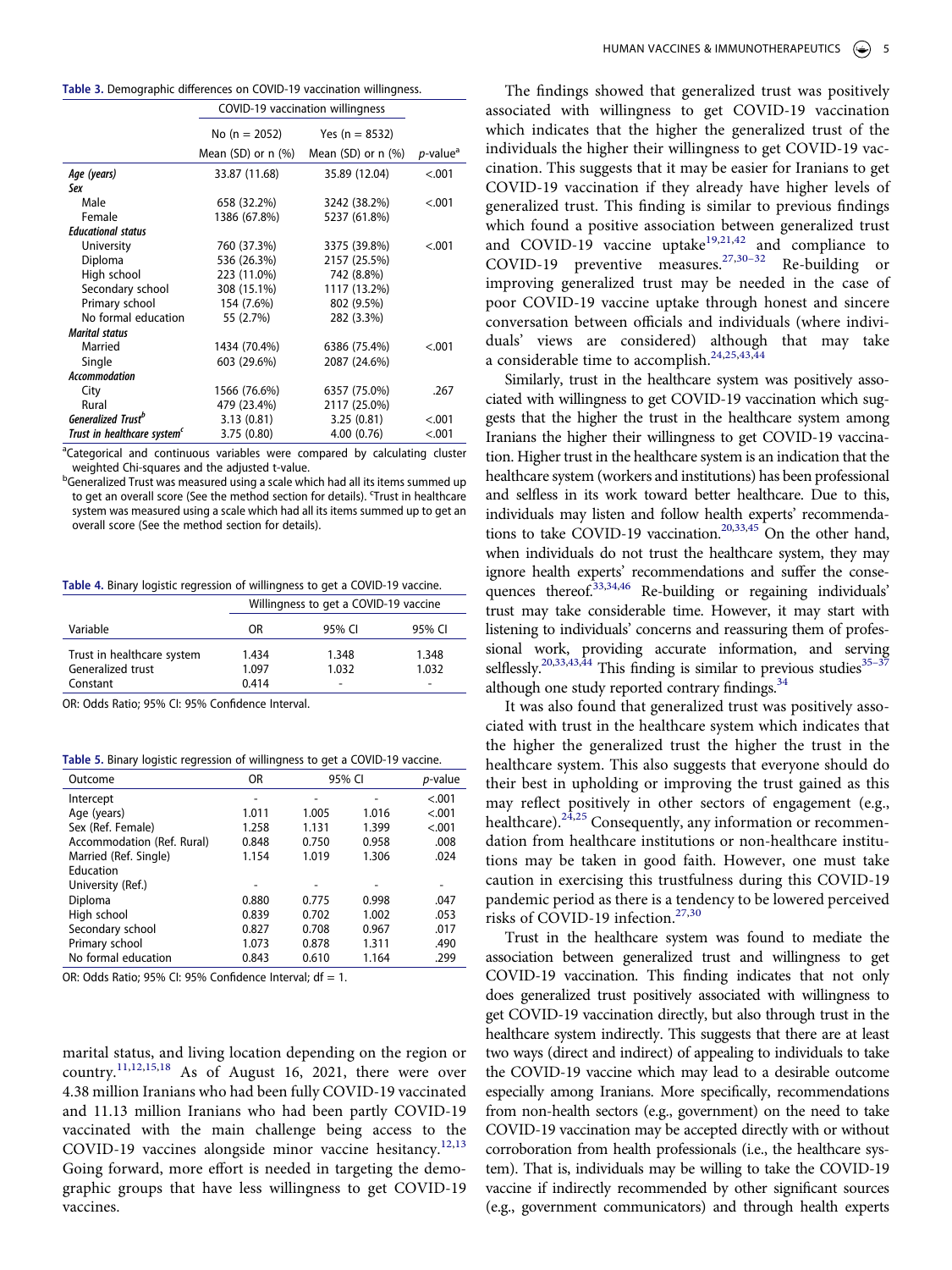<span id="page-6-0"></span>

**Figure 1.** Mediation model via structural equation modeling showing the associations between generalized trust, trust in healthcare system, and willingness to get COVID-19 vaccination. χ 2 (df) = 521.070 (65), *p*-value<0.001. Comparative fit index = 0.986. Tucker-Lewis index = 0.978. Root mean square error of approximation = 0.025 (0.023–0.024). Standardized root-mean-square residual = 0.0189,  $p > 0.05$ ,  $***p = 0.001$ . SEM was adjusted for age, sex, marital status, education, and living residence.

(e.g., medical doctors or nurses) directly. This finding is a significant addition to the trust relationship with respect to COVID-19.[25](#page-7-23)

# **Limitations**

The present study has some limitations. First, data for the present study were gathered using self-report measures which may be susceptible to biases such as social desirability. However, the robustness of the psychometric properties for these self-report measures and the data analysis used suggest that the findings are valid and trustworthy to an appreciable degree. Second, a crosssectional design was used in the present study which, traditionally, limits cause-and-effect relationships between the variables. However, the data analysis used in the present study (structural equation modeling; SEM) are for deducing causal modeling, therefore a causal association can tentatively be made. Third, as different governments use different policies to control COVID-19 infection, the case of Iran may be different from other countries. Therefore, other countries should replicate the present study for a more comprehensive understanding of how the variables in the present study relate to each other. Fourth, the present study did not specifically assess trust in COVID-19 vaccination which would have provided more information about how policy makers could manage people's willingness to get a COVID-19 vaccine. Therefore, future research should examine trust in COVID-19 vaccination and its association among these variables.

# **Conclusion**

The present study established that trust in the healthcare system mediated the association between generalized trust and willingness to get COVID-19 vaccination. Also, it was observed that (i) generalized trust was positively associated with trust in the healthcare system, (ii) trust in the healthcare system was positively associated with willingness to get COVID-19 vaccination, and (iii) generalized trust was positively associated with willingness to get COVID-19 vaccination. This suggests that generalized trust plays a significant role in directly or indirectly influencing individuals' willingness to get the COVID-19 vaccine. Therefore, government bodies and health officials may capitalize on these findings to appeal to individuals in a more transparent and professional manner to vaccinate against COVID-19. However, for those with lower trust levels, the focus may be to re-build and/ or regain individuals' trust through carefully planned transparent communication, information dissemination, and ethical education of the individuals to help increase the uptake of COVID-19 vaccination. Future studies may also examine factors that affect trust in COVID-19 vaccines and their association with willingness to get a vaccine.

### **Acknowledgments**

This research was partly funded by Qazvin University of Medical Sciences.

#### **Disclosure statement**

No potential conflict of interest was reported by the author(s).

# **Funding**

The author(s) reported there is no funding associated with the work featured in this article.

### **ORCID**

Chung-Ying Lin http://orcid.org/0000-0002-2129-4242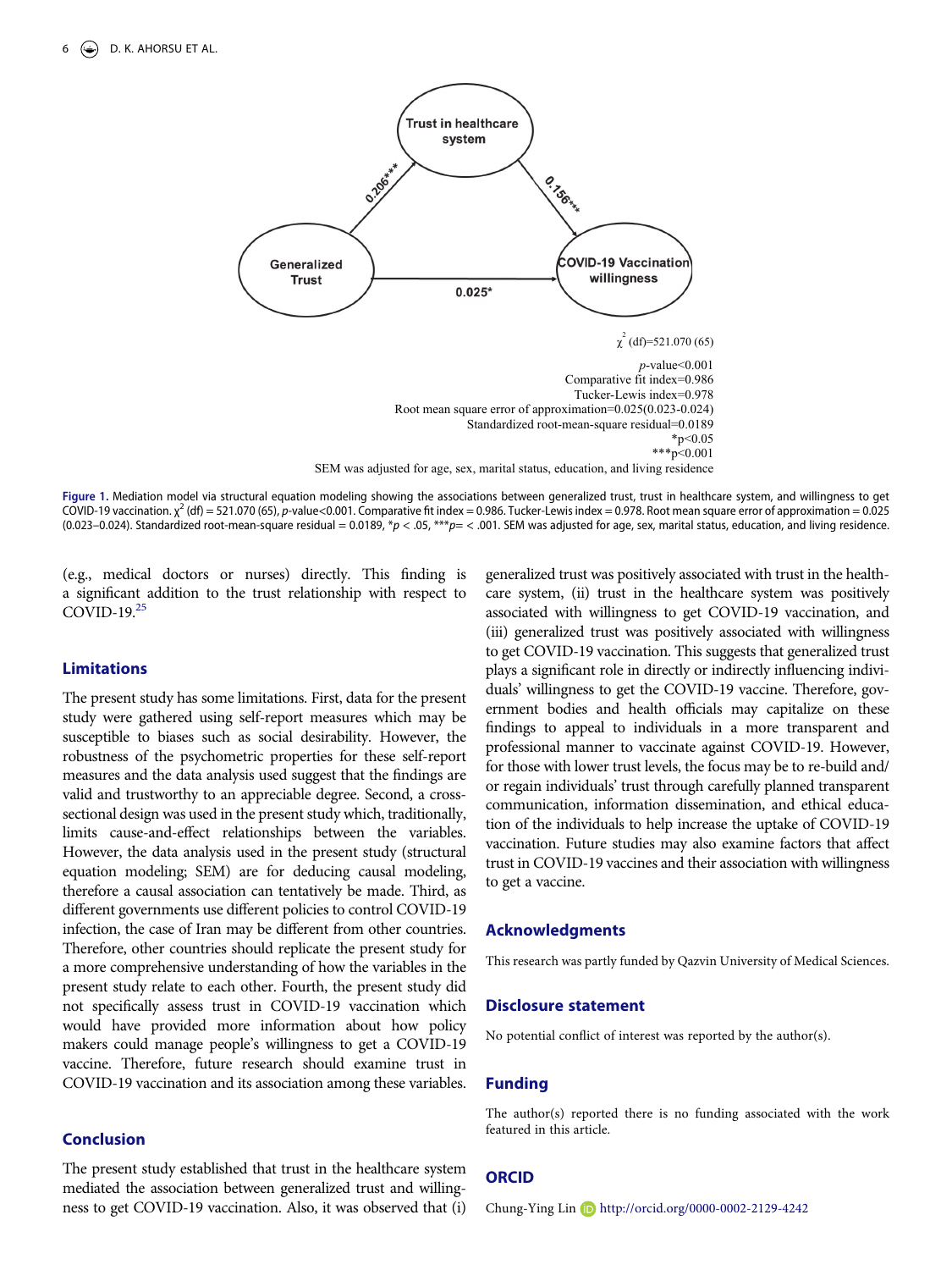Zainab Alimoradi D http://orcid.org/0000-0001-5327-2411 Amir H. Pakpour **h**ttp://orcid.org/0000-0002-8798-5345

#### **References**

- <span id="page-7-0"></span>1. Gössling S, Scott D, Hall CM. Pandemics, tourism and global change: a rapid assessment of COVID-19. J Sustainable Tourism. [2020;](#page-1-4)1–20. doi:[10.1080/09669582.2020.1758708](https://doi.org/10.1080/09669582.2020.1758708).
- <span id="page-7-1"></span>2. Nicola M, Alsafi Z, Sohrabi C, Kerwan A, Al-Jabir A, Iosifidis C, Agha M, Agha R. The socio-economic implications of the coronavirus pandemic (COVID-19): a review. Int J Surg. [2020](#page-1-4);78:185–93. doi:[10.1016/j.ijsu.2020.04.018](https://doi.org/10.1016/j.ijsu.2020.04.018).
- <span id="page-7-2"></span>3. Ahorsu DK, Imani V, Lin C-Y, Timpka T, Broström A, Updegraff JA, Årestedt K, Griffiths MD, Pakpour AH, et al. Associations between fear of COVID-19, mental health, and preventive behaviours across pregnant women and husbands: an actor-partner interdependence modelling. Int J Ment Health Addict. [2020](#page-1-4);1–15. doi:[10.1007/s11469-020-00340-x.](https://doi.org/10.1007/s11469-020-00340-x)
- <span id="page-7-3"></span>4. Malik S, Ullah I, Irfan M, Ahorsu DK, Lin C-Y, Pakpour AH, Griffiths MD, Rehman IU, Minhas R. Fear of COVID-19 and workplace phobia among Pakistani doctors: a survey study. BMC Public Health. [2021](#page-1-4);21(1):833. doi:[10.1186/s12889-021-10873-y](https://doi.org/10.1186/s12889-021-10873-y).
- <span id="page-7-4"></span>5. Chen I-H, Ahorsu DK, Pakpour AH, Griffiths MD, Lin C-Y, Chen C-Y. Psychometric properties of three simplified Chinese online-related addictive behavior instruments among mainland Chinese primary school students. Front Psychiatry. [2020;](#page-1-4)11(875). doi:[10.3389/fpsyt.2020.00875.](https://doi.org/10.3389/fpsyt.2020.00875)
- <span id="page-7-5"></span>6. Chen I-H, Chen C-Y, Pakpour AH, Griffiths MD, Lin C-Y. Internet-related behaviors and psychological distress among schoolchildren during COVID-19 school suspension. J Am Acad of Child Adolesc Psychiatry. [2020](#page-1-4);59(10):1099–102.e1. doi:[10.1016/j.jaac.2020.06.007.](https://doi.org/10.1016/j.jaac.2020.06.007)
- <span id="page-7-6"></span>7. World Health Organisation. COVID-19 weekly epidemiological update as of 9 May 2021. [accessed [2021](#page-1-5) May 15]. [https://www.](https://www.who.int/docs/default-source/coronaviruse/situation-reports/20210511_weekly_epi_update_39.pdf?sfvrsn=b66ba70d_11%26download=true)  [who.int/docs/default-source/coronaviruse/situation-reports](https://www.who.int/docs/default-source/coronaviruse/situation-reports/20210511_weekly_epi_update_39.pdf?sfvrsn=b66ba70d_11%26download=true) [/20210511\\_weekly\\_epi\\_update\\_39.pdf?sfvrsn=b66ba70d\\_](https://www.who.int/docs/default-source/coronaviruse/situation-reports/20210511_weekly_epi_update_39.pdf?sfvrsn=b66ba70d_11%26download=true)  [11&download=true](https://www.who.int/docs/default-source/coronaviruse/situation-reports/20210511_weekly_epi_update_39.pdf?sfvrsn=b66ba70d_11%26download=true) .
- <span id="page-7-7"></span>8. World Health Organisation. Status of COVID-19 vaccines within WHO EUL/PQ evaluation process. [2021](#page-1-6) [accessed 2021 May 15]. [https://extranet.who.int/pqweb/sites/default/files/documents/](https://extranet.who.int/pqweb/sites/default/files/documents/Status_COVID_VAX_04May2021.pdf) [Status\\_COVID\\_VAX\\_04May2021.pdf](https://extranet.who.int/pqweb/sites/default/files/documents/Status_COVID_VAX_04May2021.pdf) .
- <span id="page-7-8"></span>9. World Health Organisation. Coronavirus disease (COVID-19): vaccines. [2021](#page-1-6) [accessed 2021 May 15]. [https://www.who.int/news](https://www.who.int/news-room/q-a-detail/coronavirus-disease-(covid-19)-vaccines)[room/q-a-detail/coronavirus-disease-\(covid-19\)-vaccines](https://www.who.int/news-room/q-a-detail/coronavirus-disease-(covid-19)-vaccines) .
- <span id="page-7-9"></span>10. Anderson RM, Hollingsworth TD, Baggaley RF, Maddren R, Vegvari C. COVID-19 spread in the UK: the end of the beginning? Lancet. [2020](#page-1-7);396(10251):587–90. doi:[10.1016/S0140-](https://doi.org/10.1016/S0140-6736(20)31689-5)  [6736\(20\)31689-5](https://doi.org/10.1016/S0140-6736(20)31689-5).
- <span id="page-7-10"></span>11. Wang K, Wong EL, Ho K-F, Cheung AW, Yau PS, Dong D, Wong SY, Yeoh EK. Change of willingness to accept covid-19 vaccine and reasons of vaccine hesitancy of working people at different waves of local epidemic in Hong Kong, China: repeated cross-sectional surveys. Vaccines. [2021](#page-1-8);9(1). doi:[10.3390/vaccines9010062.](https://doi.org/10.3390/vaccines9010062)
- <span id="page-7-11"></span>12. Statistics and Research. Coronavirus (COVID-19) Vaccinations. [2021.](#page-1-9) [accessed 2021 Aug 24]. [https://ourworldindata.org/covid](https://ourworldindata.org/covid-vaccinations?country=IRN)[vaccinations?country=IRN](https://ourworldindata.org/covid-vaccinations?country=IRN)
- <span id="page-7-12"></span>13. Ritchie H, Mathieu E, Rodés-Guirao L, Appel C, Giattino C, Ortiz-Ospina E, Hasell J, MacDonald B, Beltekian D, Dattani S, et al. Coronavirus Pandemic (COVID-19). Published online at OurWorldInData.org. [2020](#page-1-9) [accessed 2021 Aug 24]. [https://our](https://ourworldindata.org/coronavirus) [worldindata.org/coronavirus](https://ourworldindata.org/coronavirus) .
- <span id="page-7-13"></span>14. Yahaghi R, Ahmadizade S, Fotuhi R, Taherkhani E, Ranjbaran M, Buchali Z, Jafari R, Zamani N, Shahbazkhania A, Simiari H. Fear of COVID-19 and perceived COVID-19 infectability supplement theory of planned behavior to explain Iranians' intention to get COVID-19 vaccinated. Vaccines (Basel). [2021;](#page-1-10)9(7):684. doi:[10.3390/vaccines9070684.](https://doi.org/10.3390/vaccines9070684)
- <span id="page-7-14"></span>15. Edwards B, Biddle N, Gray M, Sollis K. COVID-1 vaccine hesitancy and resistance: correlates in a nationally representative longitudinal survey of the Australian population. PloS One. [2021](#page-1-11);16(3): e0248892–e. doi:[10.1371/journal.pone.0248892](https://doi.org/10.1371/journal.pone.0248892).
- <span id="page-7-15"></span>16. Wang C, Han B, Zhao T, Liu H, Liu B, Chen L, Xie M, Liu J, Zheng H, Zhang S, et al. Vaccination willingness, vaccine hesitancy, and estimated coverage at the first round of COVID-19 vaccination in China: a national cross-sectional study. Vaccine. [2021;](#page-1-11)39(21):2833–42. doi:[10.1016/j.vaccine.2021.04.020](https://doi.org/10.1016/j.vaccine.2021.04.020).
- <span id="page-7-16"></span>17. Trogen B, Oshinsky D, Caplan A. Adverse Consequences of rushing a SARS-CoV-2 vaccine: implications for public trust. JAMA. [2020;](#page-2-0)323(24):2460–61. doi:[10.1001/jama.2020.8917](https://doi.org/10.1001/jama.2020.8917).
- <span id="page-7-17"></span>18. Daly M, Robinson E. Willingness to vaccinate against COVID-19 in the US: longitudinal evidence from a nationally representative sample of adults from April-October 2020. medRxiv:2020.11.27.20239970. doi:[10.1101/2020.11.27.20239](https://doi.org/10.1101/2020.11.27.20239970) [970.](https://doi.org/10.1101/2020.11.27.20239970)
- <span id="page-7-20"></span>19. Yurttas B, Poyraz BC, Sut N, Ozdede A, Oztas M, Uğurlu S, Tabak F, Hamuryudan V, Seyahi E. Willingness to get the COVID-19 vaccine among patients with rheumatic diseases, healthcare workers and general population in Turkey: a web-based survey. Rheumatol Int. [2021](#page-2-1);41(6):1105–14. doi:[10.1007/s00296-021-04841-3.](https://doi.org/10.1007/s00296-021-04841-3)
- <span id="page-7-30"></span>20. Lalumera E. Trust in health care and vaccine hesitancy. Riv Estet. [2019;](#page-5-3)68(68):105–22. doi:[10.4000/estetica.3553.](https://doi.org/10.4000/estetica.3553)
- <span id="page-7-18"></span>21. Lazarus JV, Ratzan SC, Palayew A, Gostin LO, Larson HJ, Rabin K, Kimball S, El-Mohandes A. A global survey of potential acceptance of a COVID-19 vaccine. Nat Med. [2021](#page-2-2);27(2):225–28. doi:[10.1038/](https://doi.org/10.1038/s41591-020-1124-9)  [s41591-020-1124-9.](https://doi.org/10.1038/s41591-020-1124-9)
- <span id="page-7-19"></span>22. Abedin M, Islam MA, Rahman FN, Reza HM, Hossain MZ, Hossain MA, Arefin A, Hossain A. Willingness to vaccinate against COVID-19 among Bangladeshi adults: understanding the strategies to optimize vaccination coverage. PloS One. [2021](#page-2-3);16(4): e0250495–e. doi:[10.1371/journal.pone.0250495](https://doi.org/10.1371/journal.pone.0250495).
- <span id="page-7-21"></span>23. Reiter PL, Pennell ML, Katz ML. Acceptability of a COVID-19 vaccine among adults in the United States: how many people would get vaccinated? Vaccine. [2020](#page-2-2);38(42):6500–07. doi:[10.1016/j.](https://doi.org/10.1016/j.vaccine.2020.08.043)  [vaccine.2020.08.043](https://doi.org/10.1016/j.vaccine.2020.08.043).
- <span id="page-7-22"></span>24. Siegrist M. Trust and risk perception: a critical review of the literature. Risk Anal. [2021;](#page-2-4)41(3):480–90. doi:[10.1111/](https://doi.org/10.1111/risa.13325) [risa.13325.](https://doi.org/10.1111/risa.13325)
- <span id="page-7-23"></span>25. Larson HJ, Clarke RM, Jarrett C, Eckersberger E, Levine Z, Schulz WS, Paterson P. Measuring trust in vaccination: a systematic review. Hum Vaccin Immunother. [2018;](#page-2-5)14 (7):1599–609. doi:[10.1080/21645515.2018.1459252](https://doi.org/10.1080/21645515.2018.1459252).
- 26. Mayer RC, Davis JH, Schoorman FD. An integrative model of organizational trust. Acad Manage Rev. 1995;20(3):709–34. doi:[10.5465/amr.1995.9508080335.](https://doi.org/10.5465/amr.1995.9508080335)
- <span id="page-7-24"></span>27. Siegrist M, Luchsinger L, Bearth A. The impact of trust and risk perception on the acceptance of measures to reduce COVID-19 cases. Risk Anal. [2021](#page-2-6);41(5):787–800. doi:[10.1111/](https://doi.org/10.1111/risa.13675) [risa.13675.](https://doi.org/10.1111/risa.13675)
- <span id="page-7-25"></span>28. Smith EK, Mayer A. A social trap for the climate? Collective action, trust and climate change risk perception in 35 countries. Glob Environ Change. [2018](#page-2-5);49:140–53. doi:[10.1016/j.gloenvcha.2018.02.014.](https://doi.org/10.1016/j.gloenvcha.2018.02.014)
- <span id="page-7-26"></span>29. Jasielska D, Rogoza R, Zajenkowska A, Russa MB. General trust scale: validation in cross-cultural settings. Curr Psychol. [2019](#page-2-7). doi:[10.1007/s12144-019-00435-2.](https://doi.org/10.1007/s12144-019-00435-2)
- <span id="page-7-27"></span>30. Wong CML, Jensen O. The paradox of trust: perceived risk and public compliance during the COVID-19 pandemic in Singapore. J Risk Res. [2020](#page-2-8);23(7–8):1021–30. doi:[10.1080/13669877.2020.1756386.](https://doi.org/10.1080/13669877.2020.1756386)
- 31. Yamagishi T, Cook KS. Generalized exchange and social dilemmas. Soc Psychol Q. 1993;56(4):235–48. doi:[10.2307/2786661](https://doi.org/10.2307/2786661).
- <span id="page-7-29"></span>32. Yamagishi T, Yamagishi M. Trust and commitment in the United States and Japan. Motiv Emot. [1994;](#page-3-0)18(2):129–66. doi:[10.1007/](https://doi.org/10.1007/BF02249397)  [BF02249397.](https://doi.org/10.1007/BF02249397)
- <span id="page-7-28"></span>33. Baker DW. Trust in health care in the time of COVID-19. JAMA. [2020;](#page-2-9)324(23):2373–75. doi:[10.1001/jama.2020.23343.](https://doi.org/10.1001/jama.2020.23343)